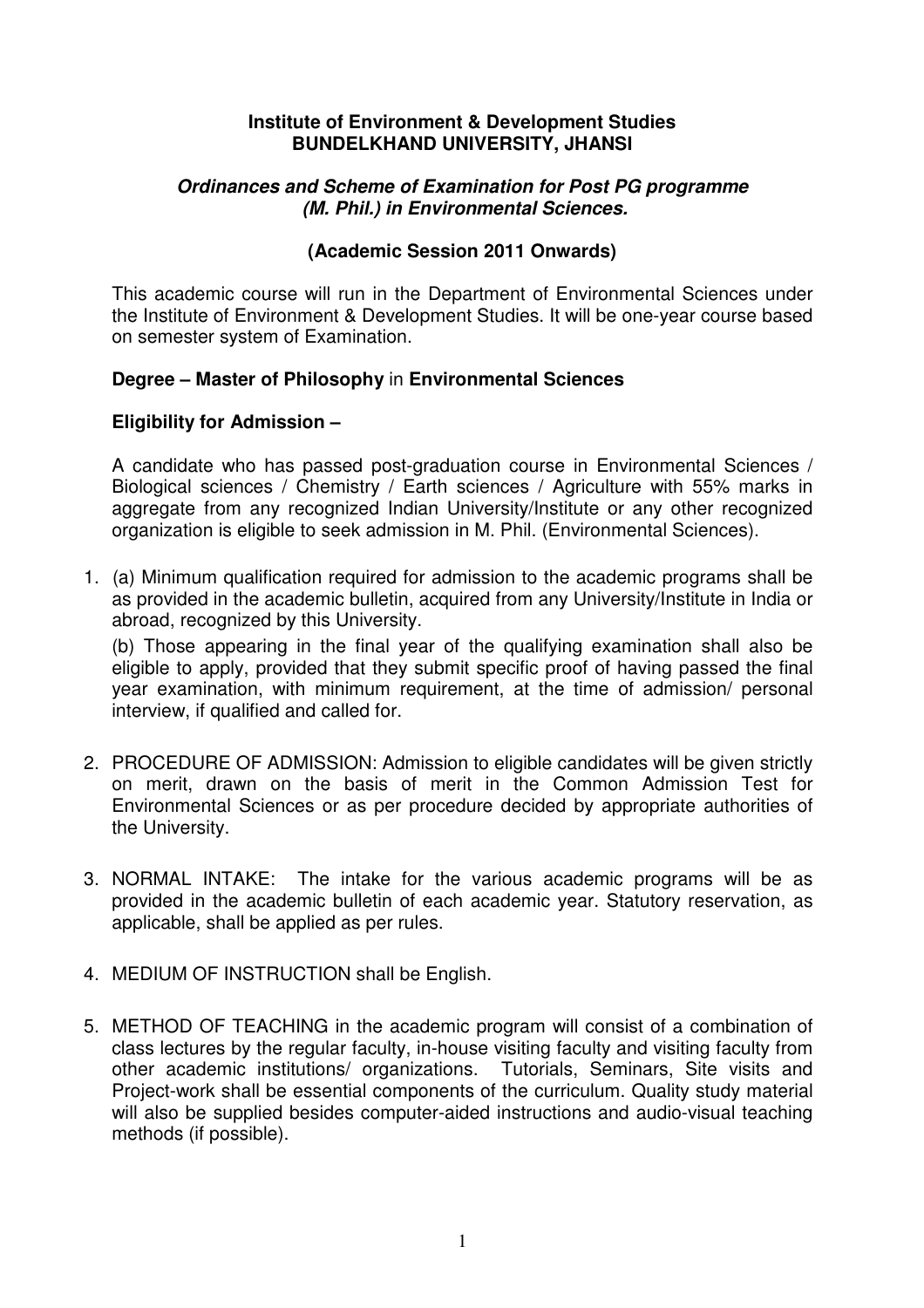- 6. ATTENDANCE: Minimum attendance required to be eligible to appear in the examination shall be 75% of all class lectures (theory & practical), seminars, tests, tours and project work taken together for all papers and also for each paper separately. In case a student is short of attendance due to illness, participation in sports and extra-curricular activities etc., the following shall apply:
- (a) A shortage of up to 10% shall be condoned by the HOD on the specific recommendations of the class teacher.
- (b) A shortage of up to 25% may be condoned by a committee constituted by the appropriate authority of the University, on medical grounds or may other reasonable ground on recommendation of HoD.

## 7. SCHEME OF EXAMINATIONS

M. Phil. in Environmental Sciences shall be a one-year full time course comprising two semesters. Each semester shall consist of 90 teaching days including theory, practical, seminar, Sessional and educational tour. Educational tour/training (if required for research work) courses will be carried out at particular institutes and industrial/natural areas.

All the papers will carry 100 marks, except dissertation (200 marks) and will be organized in following manner:

| External assessment/examination<br>Internal assessment (Sessional Examination) | 75 marks<br>25 marks |
|--------------------------------------------------------------------------------|----------------------|
| Total                                                                          | 100                  |

marks

The theory question papers (of 75 marks) will consist (15 marks), short-answer (30 marks) and descriptive type (30 marks), and will be set by paper setter/ examiner. A model question paper will be supplied to every paper setter for apprising about the likely pattern of questions.

- (a) Semester Examination: the University shall conduct it, normally after completion of 90 days of teaching. The question paper will be set by the Examiners, appointed by the Vice-Chancellor from the names recommended by the Board of Studies. It shall be a general policy that 50% of the theory papers in each semester shall be external.
- (b) Practical Examination: in semester year a practical Examination (including practical records/Internal assessment and viva - voice) based on course contents offered in the each year shall be conducted. The Vice-Chancellor will select both the external and internal examiners from the names recommended by the Board of Studies. Similar scheme will be followed for the examination of Project work/ Dissertation.
- (c) Minimum Passing Marks:

| 40%: - Qualifying marks         |                |
|---------------------------------|----------------|
| 50% and above - Second Division | <b>B</b> Grade |
| 60% and above - First Division  | A Grade        |
| 80% and above – Distinction     | $A^+$ Grade    |
|                                 |                |

The student will have to clear all the papers, separately with 40% marks in aggregate. In case a student fails to clear any one or more of the papers, he/she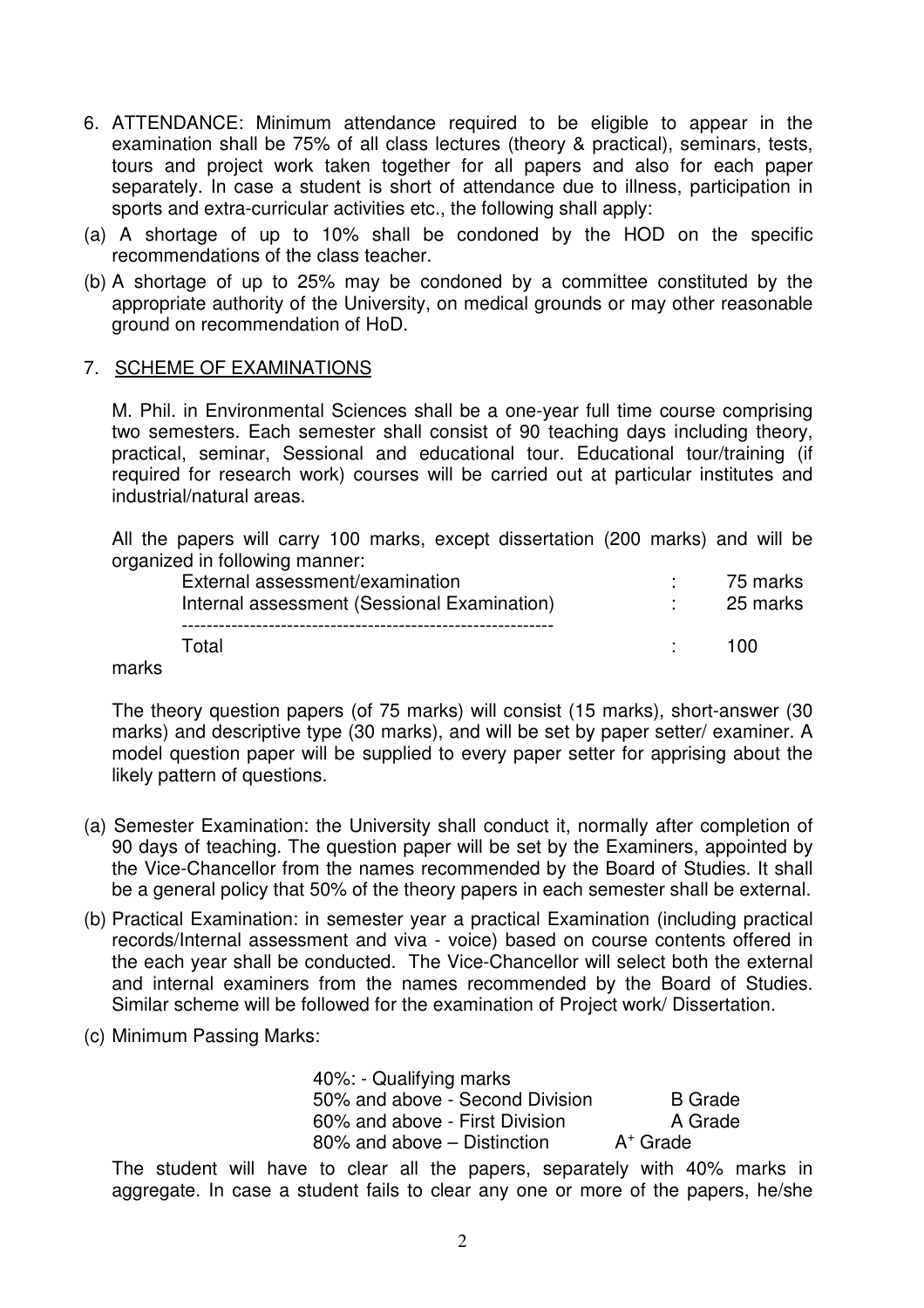shall be given a second chance to clear the backlog by taking a back-paper examination, which shall be conducted separately or along with the annual examination at the end of academic examination in which the said course is being offered. In the meantime, the student will be given provisional admission in the next academic session.

A student will have to clear all the papers by the end of the final year/degree program in order to be eligible for the award of the relevant degree by the University.

In case a student is unable to clear all the papers by the end of the course, he/she may be allowed to reappear, in subsequent examinations, as an ex-student, without undergoing a repeat of regular academic programs. They shall be required to appear and clear only those papers; practical in which they could not secure minimum pass marks. The marks in subject already cleared shall be carried over as such.

### **Course Structure (Year 2010 onwards)**

Course Structure of M. PHIL. (Environmental Sciences) shall be as below:

### Semester - 1: 400 marks

| $DESMP - 101$    | $\sim 100$        | Ecology, Geology and Eco-conservation (100)    |
|------------------|-------------------|------------------------------------------------|
| $DESMP - 102$    | <b>Contract</b>   | Environmental Pollution, Toxicology & Disaster |
| Management (100) |                   |                                                |
| $DESMP - 103$    | <b>Contractor</b> | Environmental Research Methodology (100)       |
| $DESMP - 104$    | $\sim 100$        | Case Assignment, Practical & Seminars (100)    |

### **Semester- II : 200 marks**

DESMP – 201 : Dissertation (200) - And marks shall be distributed as 100 for evaluation (Average marks of Two external evaluator); 50 for Viva and 50 for Seminar respectively.

Dissertation work shall be done in the Departmental Laboratory under the supervision of any faculty who has research degree in the area of environment. If any candidate would like to done their dissertation work from any other National institute/ organizations then all the expenses shall be bear by the candidate himself/herself as per rule by the respective organization.

A pre-submission dissertation seminar shall be required in front of a Committee may be departmental or at least one member from outside of the department.

### **COURSE SYLLABUS OF M. Phil. (Environmental Sciences)**

**Semester – I: 400 marks**

# **DESMP -101: ECOLOGY, GEOLOGY & ECO-CONSERVATION**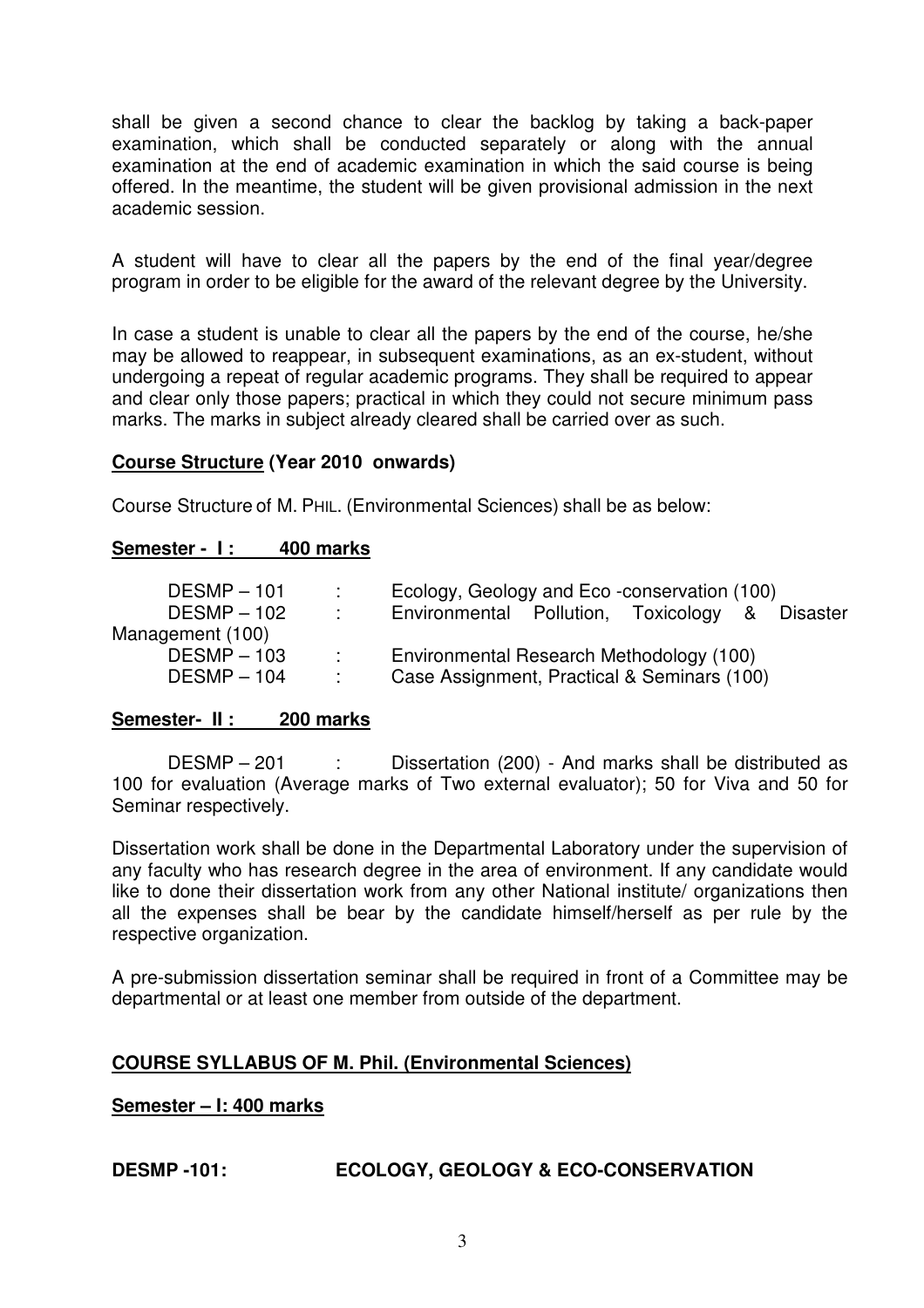- Unit I: Basic ecological principles, Concept of carrying capacity; Ecosystems and biomes; Energy flow in ecosystems; Process of succession and retrogression; Ecological factors; Ecology & sustainability;
- Unit II: Concept of Bioremediation; Restoration of Lakes, Rivers, Marine ecosystems; Restoration of land ecosystems; Silviculture, Rangeland management, Minor Forest Produce, JFM, Agro-forestry, Wastelands reclamation.
- Unit III : Biodiversity –definition, levels and types of biodiversity; Value of biodiversity; Threat to biodiversity; Biodiversity conservation- In-situ & Exsitu; conservation through biotechnology, Gene pool, Conservation through legal aspects; Biodiversity at Global & National level; Future strategies for India; Bio-geographical classification, Hot-spots of Biodiversity, plant genome studies and mutation.
- Unit IV : Concept of Forest ecology, Role of vegetation in nature; Forest types of India; Forest management & conservation; Importance of wildlife; Common flora and fauna in India; Endangered and threatened species; Protected Areas; National Parks and Sanctuaries; Role of National and International organizations for protection of wildlife; Biodiversity Laws, conservation of water resources, rain water harvesting.
- Unit V : The Earth; origin. Structure & composition; historical life through geological time, concept of stratigraphy, geomorphology by natural processes, folds, faults, methodological dating of rocks, concept of seismology, tectonic framework of India, concept of plate tectonics, concept of isostasy, landslides, profile of the ocean floor, principal ocean current, marine resources, concept of rocks and minerals, natural resource management; fossil fuel: coal, petroleum, fundamentals of meteorology, types of winds, pressure and temperature belts in the Earth surface, Climate regionalization of India, Global climate change, Hydrological cycle, biogeochemical cycle, remote sensing applications on environment.

### **DESMP -102: ENVIRONMENTAL POLLUTION, TOXICOLOGY & DISASTER MANAGEMENT**

- **Unit I:** Environmental pollution, Aerosol studies, Air, Water, Soil and noise pollution, control - Sources, effect on environmental quality and health; Environmental issues of the 21st century; Important environmental accidents. Legislation and regulation for pollution control;
- Unit II : Classification of toxicants and their chemistry; Chemistry of particulate and gaseous pollutants; Concept of fog, smog and acid rain; Atmospheric chemistry of ozone; Chemistry of food additives, detergents, paints, plastic, Drugs; Effect of toxicants on individual species, community & ecosystem level; Environmental health – air, water, food & soil borne diseases; Prevention & control.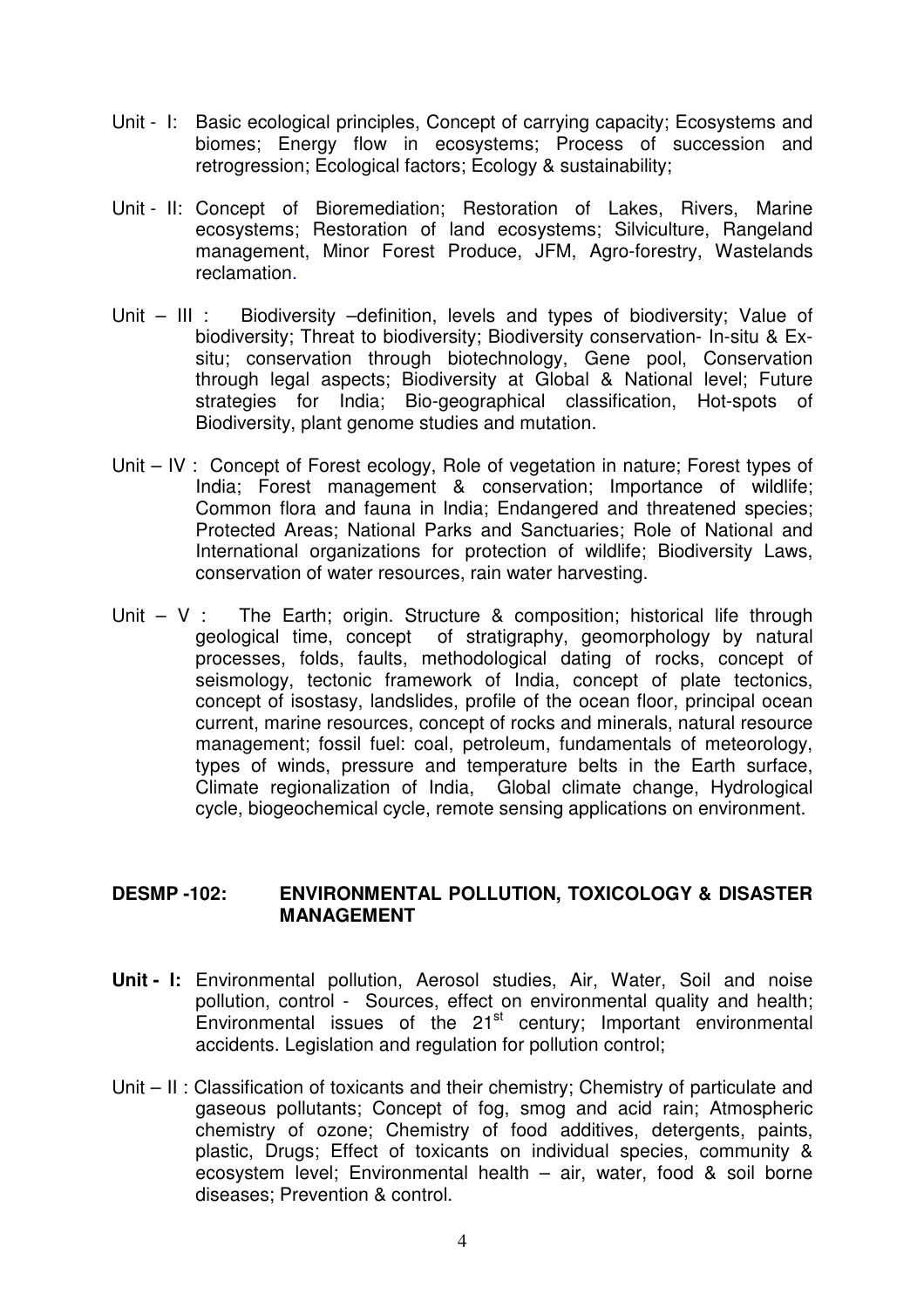- Unit III: Principles and mechanism of toxicity; Biotransformation, bioactivation, biodegradation, biomagnification of toxicants; systems toxicity; Pathological problems peculiar to ecotoxicology; Dose-response relationship; Exposure assessment; Influence of ecological factors on effects of toxicity; Somatic & germinal effects, biological disaster management, studies of cell and molecular biology using concepts of electron microscope, concept of DNA replication and real time PCR. fluorescence, microscopy.
- Unit IV: Institutional framework of disaster management in India; Disaster management in industries – emergency planning, preparedness, response; Natural disasters, concept of earthquake, tsunami, landslide, land subsidence and forest fire, hazard reduction, mitigation and control; Disaster preparedness for natural hazards; Safety Audit;; Accident management, rescue, relief and rehabilitation; community organization and their role; ISO series.

### **DESMP – 103 : ENVIRONMENTAL RESEARCH METHODOLOGY**

- Unit I: Meaning & Objectives of Research, Motivation of Research, Types of Research; Research approaches, Significance of research; Research methods versus methodology; Research & scientific methods; Importance of how research is done; Criteria of good & advanced research; Problems encountered by research in India.
- Unit II : Defining the research problem; Research design, Sampling design; Measurement & scaling technique; Methods of data collection; Processing and analysis of data; Fundamentals of sampling; Testing of hypothesis; Chi-square test, ANOVA test etc.
- Unit III : Multivariate analysis techniques Characteristics, application, classification and important methods for multivariate analysis technique; Interpretation & Report writing – meaning, technique, significance of report writing;
- Unit IV : Concept of EIA, methods of Environmental Impact analysis, EIS, Elements of EIA, procedure for reviewing EIA and Statement; Environmental Auditing.
- Unit  $V$  : Air and water quality monitoring. Noise and its monitoring. Basics of computer and its applications in Research. Concepts of remote sensing &